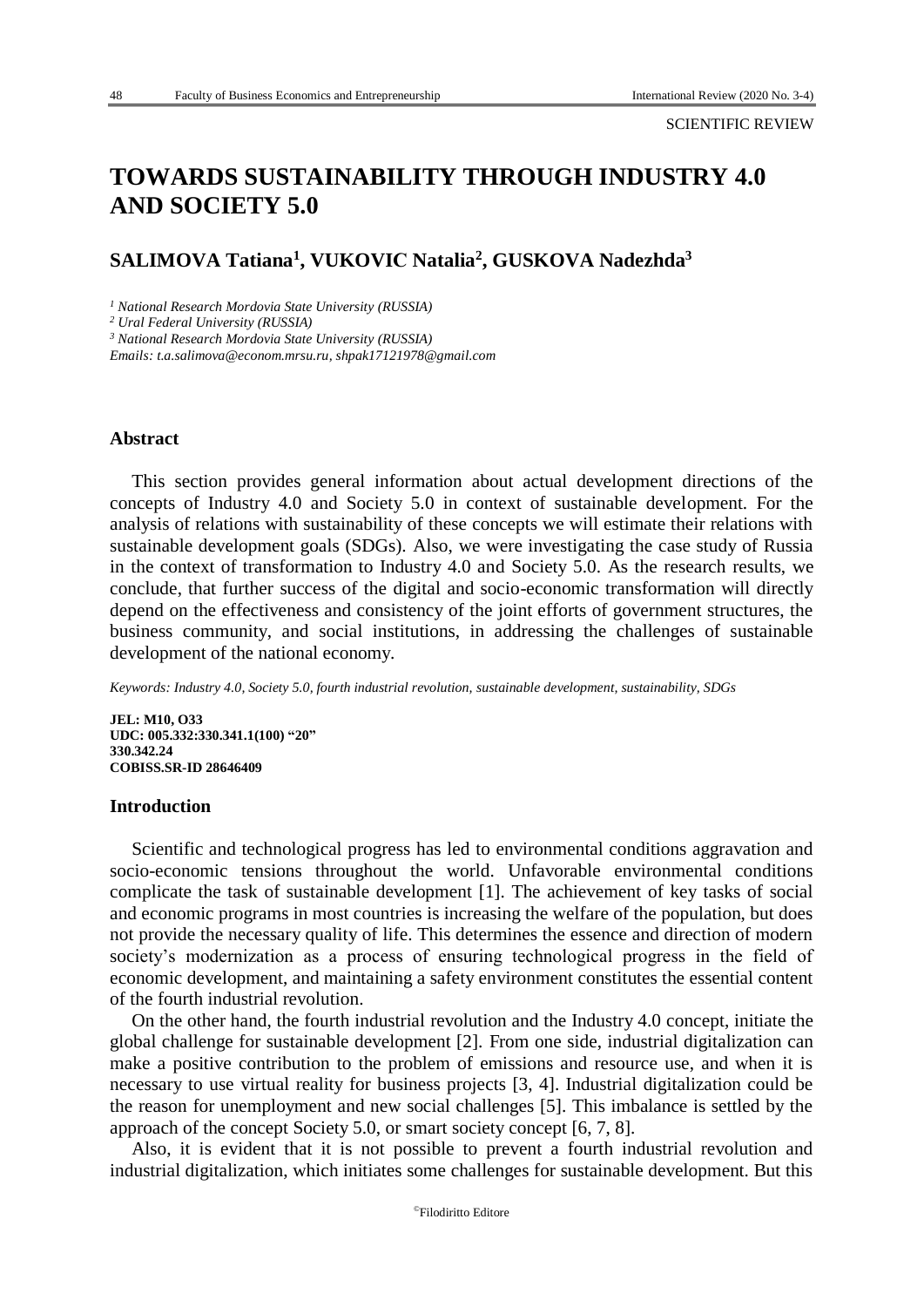situation was the driver for the development of a new, more sustainable concept of digitalization, Society 5.0, which is developing beyond Industry 4.0 and is oriented on sustainable development.

## **Theoretical Basis of Industry 4.0 and Society 5.0 in the context of Sustainable Development**

This section provides general information about actual development directions of the concepts of Industry 4.0 and Society 5.0. This section is structured as follows. First, we present the concept of Industry 4.0, the main elements of the concept of Society 5.0, and their relationship. Next, we will analyze their relations with SDGs and sustainable development.

The idea of the Fourth Industrial Revolution and smart factories was first presented by the President of the world economic forum, Karl Schwab, in Davos (2017) [9]. From this moment, many scientists around the world started to research more actively and develop the idea of Industry 4.0 and smart factories, and also in national strategies or programs of economic digitalization.

The smart factory idea, new approaches to exploit the possibilities offered by new technological developments in the context of Industry 4.0., were investigated by many scientists, especially in the national context, in Austria by Coumans [10], in Italy by Dassisti, Siragusa and Semeraro [11], in Sweden by Vestin, A., Säfsten, K., Löfving, M. [12] etc. In Russia, a country with a wide range of developed industries, the topic was investigated by Medovnikov, Oganesyan, Styrin, Abdrakhmanova, Rozmirovich, Merkulova, Bikbulatova (2017) [13], Vasin, Gamidullaeva, Shkarupeta, Finogeev, Palatkin [14], Popkova, Sergi [15] (2018).

The common conclusion in many of these researches is that the terms of Industry 4.0, fourth industrial revolution, and digital transformation, are considered synonymous. The foundation of smart factory and Industry 4.0 concepts is based on the massive introduction of cyber-physical systems into production, and an increase in the volume of interaction between machines in the production process by endowing them with artificial intelligence. In production, smart factories use a wide range of technologies, from 3D printing to drones, robotics, etc. [16, 17].

Also, industry 4.0 is developing a variety of business models: companies looking for customer – oriented solutions on the Internet, organizations that provide indirect services using platform workers, crowdsourcing, non-standard employment, etc. [18, 19]. These changes allow an increase in production, improve product quality, and reduce production costs in. All these factors improve business competitiveness enormously.

However, the robotization of industrial production automatically leads to negative social consequences, namely the reduction of jobs. The solution to this problem is not encompassed by the concept of smart factories. At the same time, solving the problem for digital enterprises retraining and employing the released personnel is a necessary process to ensure the socioecological and economic sustainability of the modern world. The concepts of Industry 5.0, which was promoted by Michael Rada in 2015[20], and Society 5.0 [21], were developed beyond the Industry 4.0 concept, as the scientific answer to the socio-economic challenges of Industry 4.0 [22, 23].

The main idea of the concepts of Industry 5.0 and Society 5.0 is developing from digital manufacturing to digital society [24, 25, 26, 27, 28]. Social orientation and technical innovations from Industry 4.0 developed the concept of Industry 5.0 as a universal model of sustainable development. The main idea of the concepts of Industry 5.0 and Society 5.0 is the following: digital technologies for the development of society.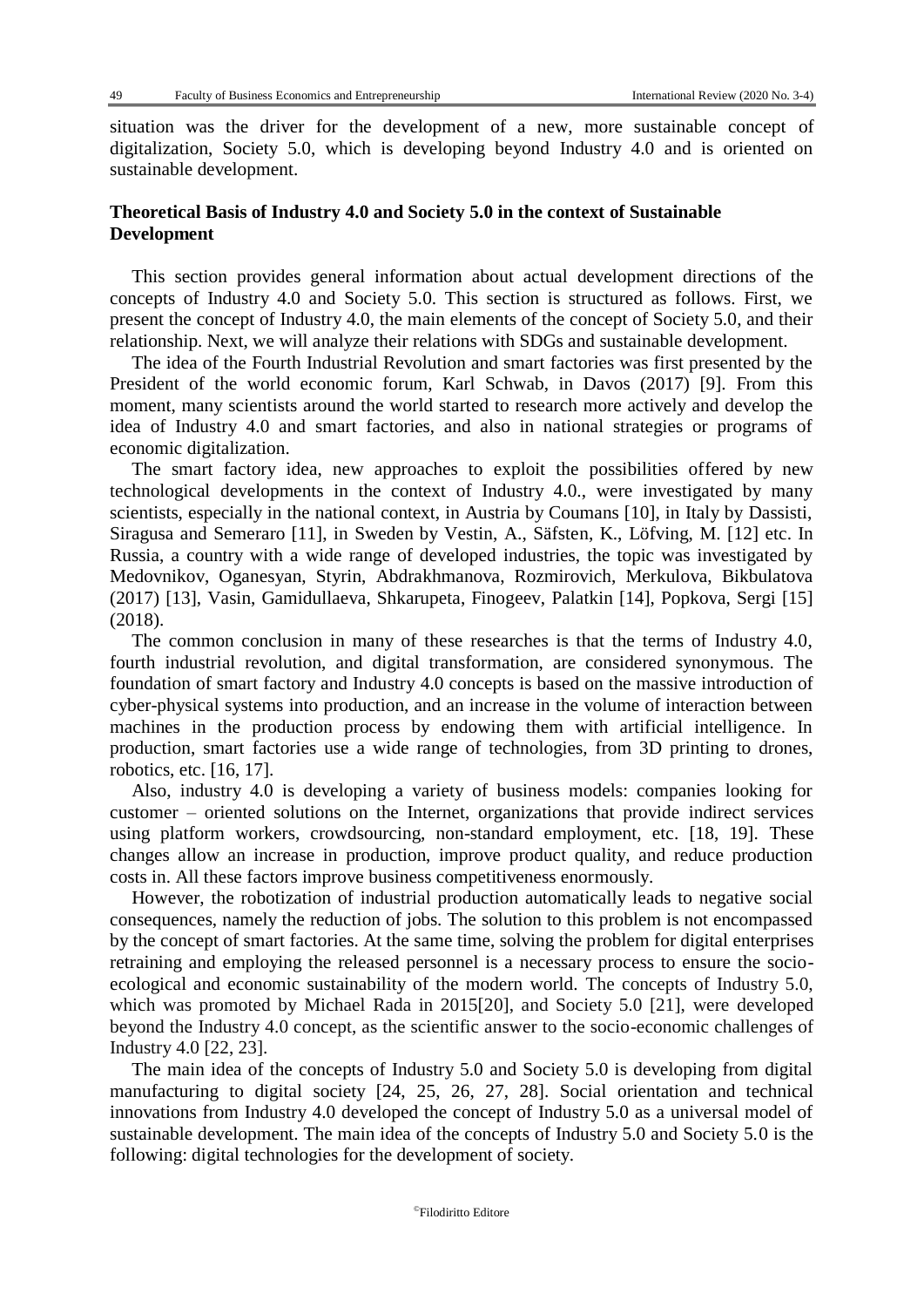The leading scientists in Industry 4.0 and Industry 5.0, K. Schwab and N. Davies, conclude in their publication: "To take advantage of the fourth industrial revolution, we should not consider promising technologies as simple tools that are completely under our conscious control, or as external forces that cannot be controlled.

Instead, we should try to understand how and where human values are embedded in new technologies, and how technologies can be applied for the common good, environmental protection, and human rights" [9]. The same conclusion is made by scientists for the concept of Society 5.0: according to Ozgür Onday [24], although Society 5.0 is a Japanese development system, it is not limited to Japan, since its goals are equivalent to Sustainable Development Goals [24].

On the other hand, there are also alternative points of view on the idea of Society 5.0, considering the socio-economic and cross-cultural problems of spreading the ideas of Society 5.0 [29, 30, 31]. Professor Bruno Salgues [28] notes the danger of underestimating, misunderstanding the consequences of upcoming social changes, and their unpredictability in the Society 5.0 concept [28].

So, sustainability is a challenge for the concept of Industry 4.0 and also for the concepts of Industry 5.0 and Society 5.0 [32, 33]. It is because the concept of Society 5.0 was designed after the concept Industry 4.0. [32].

In Table 1 we investigate the relations of Industry 4.0 and Society 5.0 concepts with sustainable development. We combine the research of Silvia H. Bonilla, Helton R. O. Silva, Marcia Terra da Silva, Rodrigo Franco Gonçalves 1,2 and José B. Sacomano (Graduate Program in Production Engineering, University of São Paulo, Brazil). They conducted a literature-based analysis to discuss the sustainability impact and challenges of Industry 4.0 from four different scenarios: deployment, operation and technologies, integration and compliance with the sustainable development goals, and long-term scenarios [35].

Also, we used the results of the research of Mayumi Fukuyama, general manager and chief information officer of the Technology Management Center, Technology Strategy Office, Research &Development Group, Hitachi, (Japan). This research is prepared by Mayumi Fukuyama and based on material from the Japan Business Federation (Keidanren) "Society 5.0 for SDGs" [6]. Due to results of analyses (Table 1) the concept of Society 5.0, which is called as smart society, has strong relations with DSGs. In Table 1 it is presented that the concept of Industry 4.0 has relations and positive influence on 4 of 17 SDGs or 23,5% of SDGs. It confirms the fact that the concept of Industry 4.0 has not strong correlation with sustainable development and many scientists think the same [33].

Due to the Table 1, it is important to notice that the concept of Society 5.0 has relations and positively influence on all 17 SDGs [36] and could be the model of sustainable development.

| No | SDG topics [34]                                            | Positive influence     | Positive influence |  |  |  |
|----|------------------------------------------------------------|------------------------|--------------------|--|--|--|
|    |                                                            | of Industry $4.0$ [35] | of Society 5.0 [6] |  |  |  |
|    | End poverty in all its forms everywhere                    |                        |                    |  |  |  |
|    | End hunger, achieve food security and improved             |                        |                    |  |  |  |
|    | nutrition and promote sustainable agriculture              |                        |                    |  |  |  |
|    | Ensure healthy lives and promote well-being for all at all |                        |                    |  |  |  |
|    | ages                                                       |                        |                    |  |  |  |
|    | Ensure inclusive and equitable quality education and       |                        | $\pm$              |  |  |  |
|    | promote lifelong learning opportunities for all            |                        |                    |  |  |  |
|    | Achieve gender equality and empower all women and          |                        |                    |  |  |  |
|    | girls                                                      |                        |                    |  |  |  |
| 6  | Ensure availability and sustainable management of water    |                        |                    |  |  |  |
|    | and sanitation for all                                     |                        |                    |  |  |  |

*Table 1. Industry 4.0 and Society 5.0 influence on Sustainable Development Goals*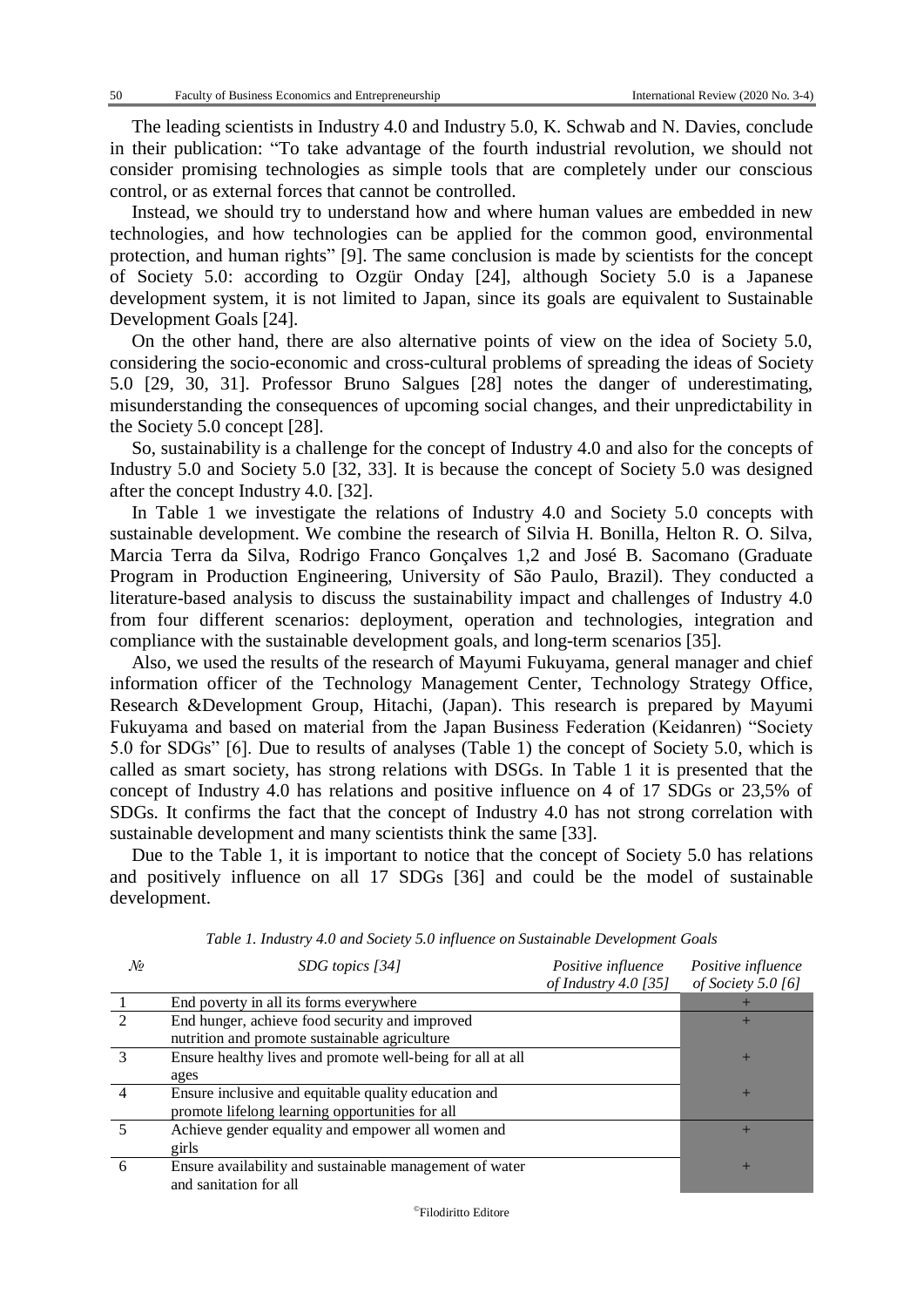| 51              | Faculty of Business Economics and Entrepreneurship                                                                                                                                                    | International Review (2020 No. 3-4) |     |  |  |  |  |
|-----------------|-------------------------------------------------------------------------------------------------------------------------------------------------------------------------------------------------------|-------------------------------------|-----|--|--|--|--|
| 7               | Ensure access to affordable, reliable, sustainable and<br>modern energy for all                                                                                                                       | $+$                                 | $+$ |  |  |  |  |
| 8               | Promote sustained, inclusive and sustainable economic<br>growth, full and productive employment and decent<br>work for all                                                                            |                                     | $+$ |  |  |  |  |
| 9               | Increase Industry, Innovation, and Infrastructure                                                                                                                                                     | $+$                                 | $+$ |  |  |  |  |
| $\overline{10}$ | Build resilient infrastructure, promote inclusive and<br>sustainable industrialization and foster innovation                                                                                          |                                     | $+$ |  |  |  |  |
| 11              | Make cities and human settlements inclusive, safe,<br>resilient and sustainable                                                                                                                       |                                     | $+$ |  |  |  |  |
| 12              | Ensure sustainable consumption and production patterns                                                                                                                                                | $+$                                 | $+$ |  |  |  |  |
| 13              | Take urgent action to combat climate change and its<br>impacts                                                                                                                                        | $+$                                 | $+$ |  |  |  |  |
| 14              | Conserve and sustainably use the oceans, seas and<br>marine resources for sustainable development                                                                                                     |                                     | $+$ |  |  |  |  |
| 15              | Protect, restore and promote sustainable use of terrestrial<br>ecosystems, sustainably manage forests, combat<br>desertification, and halt and reverse land degradation and<br>halt biodiversity loss |                                     | $+$ |  |  |  |  |
| 16              | Promote peaceful and inclusive societies for sustainable<br>development, provide access to justice for all and build<br>effective, accountable and inclusive institutions at all<br>levels            |                                     | $+$ |  |  |  |  |
| 17              | Strengthen the means of implementation and revitalize<br>the global partnership for sustainable development                                                                                           |                                     | $+$ |  |  |  |  |

So, the results of Table 1 confirm the hypotheses of some researches about it [25]. Also, the concept of Society 5.0 is closely correlated with the followings SDGs as Zero Hunger (SDG 2), Clean Water and Sanitation (SDG 6), Sustainable Cities and Communities (SDG 11), Life Below Water (SDG 14), Life on Land (SDG 15) [52], which by the research of Áron Szennay, Cecília Szigeti, Norbert Kovács and Dániel Róbert Szabó strongly linked to ecological services.

## **Industry 4.0 and Society 5.0 in Russia**

In the global competition Index of the World Economic Forum (WEF) [37] Russia has 43 places in 2017 due to the high quality of education, infrastructure development and innovation potential. So, it means that that Russia has potential for the development of the concept Industry 4.0. Industry 4.0 and Society 5.0 concepts are in the top of research interests of Russian scientists. Russian science citation Index (RSCI) academic service in 2020 presented more than 6 thousand publications (articles, books, conference proceedings, theses) with term "digitalization" in the title / Also RSCI indexed more than 50 thousand publications with the term "digital", about 13 thousand publications with the term "smart" and about 600 publications with the term "the fourth industrial revolution-industry 4.0".

Among the major and most well-known works of Russian researchers in the field of the fourth industrial revolution and digitalization of the economy are, in particular, publications Medovnikov D., Oganesyan T., Styrin E., Abdrakhmanova G., Rozmirovich S., Merkulova D., Bikbulatova Yu. [13], Glazyev S. [38] and others.

The key issue of most Russian research on the subject under analysis is the challenges and opportunities that are relevant for domestic business in various sectors, as well as for public administration, education, and other areas of the economy and society in connection with the expansion and increasing pace of digitalization. Leading Russian universities and business schools, such as the Higher School of Economics, business-school Skolkovo and others, are engaged in studying the process of digitalization of the economy in Russia.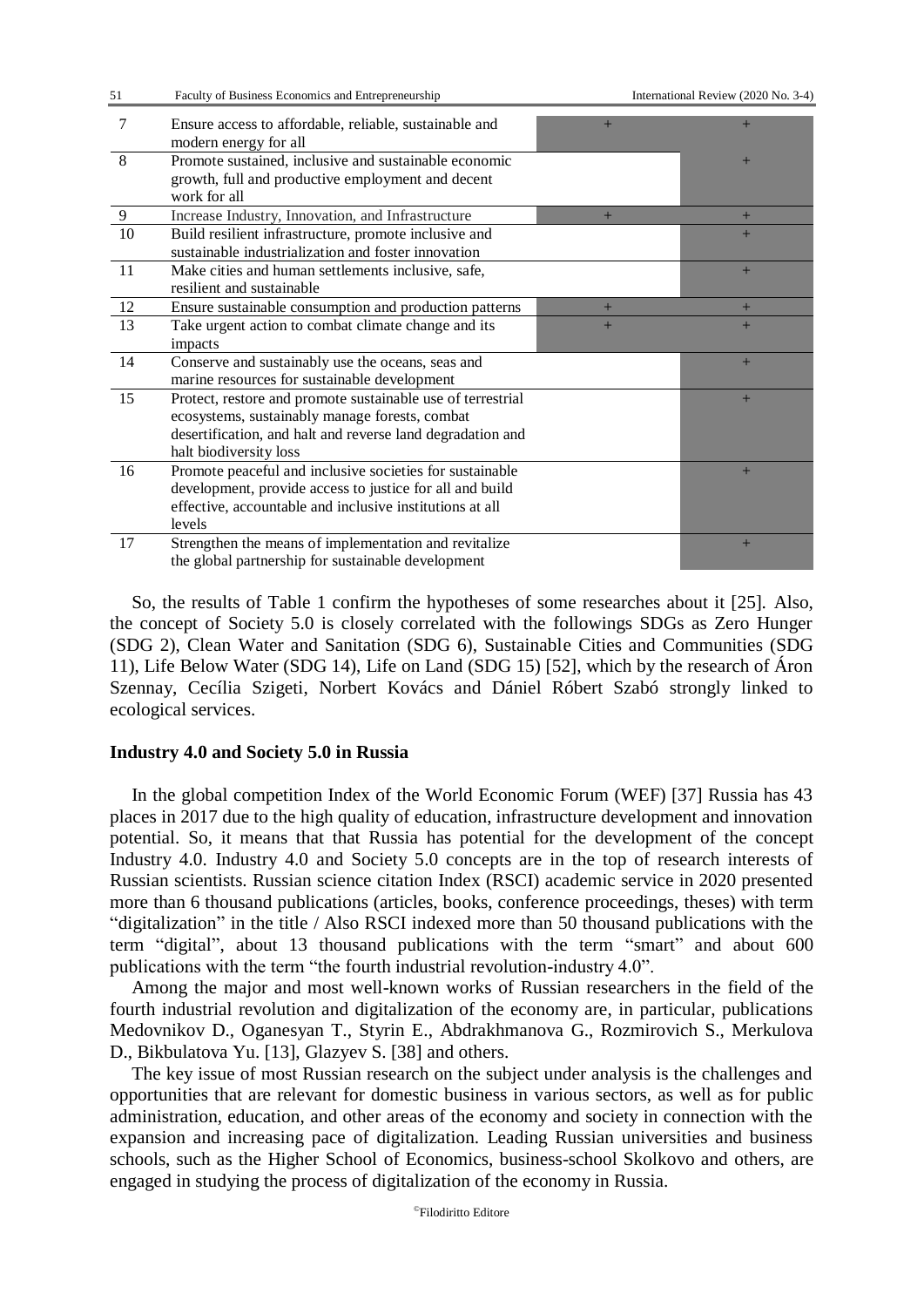Due to one of the best researches of leading national universities Russia, HSE, Russia is still on the way to Industry 4.0 and Society 5.0. Due to this research almost 60% of the urban population in Russia is well provided with digital services and more than 50% of citizens have local digital services in cities of the Russian Federation (Results of report "Digitalization in small and medium cities of Russia" of Graduate School of Urbanism HSE, 2018) [39]. For cities situation is totally opposite and should be developed. Especially because of agglomeration reason [40], because digitalization of big cities influences positively on the speed of digitalization of small cities in surrounded [41, 42].

Also, this research group form Russian university HSE compare digital skills of Russia with world, Western Europe and Eastern Europe [39]. The results of HSE research proved that that there are no strong imbalances between federal districts of Russia and it means that the situation with Affordability of local digital services in Russian cities equable for all country [43]. The leading federal district is Ural federal district, the leading city is the capital of the country, Moscow [43].

According to researches of other Russian scientists [44, 45, 46, 47, 48, 49, 50] and to results of HSE research [39, 43] development of the digital economy in Russia as a key factor in economic growth and improving the quality of life of the population, awareness of the need for digital transformation at both the company and state levels will definitely come. But this will happen when most of the new digital markets have already been formed, and new technologies have been developed and patented by foreign companies. Also, the field of citizens and cities digitalization is investigated good, but there are no detailed official statistics or research about Russian business transformation in digitalization. We propose that it will be very difficult for Russian businesses to integrate into the digital ecosystem because of economic and social reasons.

## **Conclusion**

Industry 4.0 start to implement in all world and it is not possible to stop this process. In the most progressing cases the concept of Industry 4.0 id transforming to Society 5.0, which is the model of sustainable development.

On the case study of Russia, it can be concluded that the economy of the Russia and Russian business community are still on the way to a digital society, Industry 4.0 and Society 5.0.I. The further success of the digital and socio-economic transformation of worlds economy it will directly depend on the effectiveness and consistency of joint efforts of government structures, the business community and social institutions in addressing the challenges of sustainable development of the national economy.

#### *Acknowledgments*

The reported study was funded by RFBR, project number 20-010-00550 «Ensuring of sustainable competitiveness of innovative cluster formations in industry in the context of Society 5.0 challenges».

#### **REFERENCES**

- [1] Eydenzon, D., Ganieva, I., Shpak, N. Socio-economic and environmental aspects of the industry imbalances in the regional economy. Economy of Region. 2013, 4, 36. pp. 115-122.
- [2] Kiel, D., *et al*., Sustainable industrial value creation: Benefits and challenges of industry 4.0. International Journal of Innovation Management, 2017, 21. Jg., Nr. 08, S. 1740015.
- [3] Sniderman, Brenna; Mahto, Monika; Cotteleer, Mark J. Industry 4.0 and manufacturing ecosystems: Exploring the world of connected enterprises. Deloitte Consulting, 2016.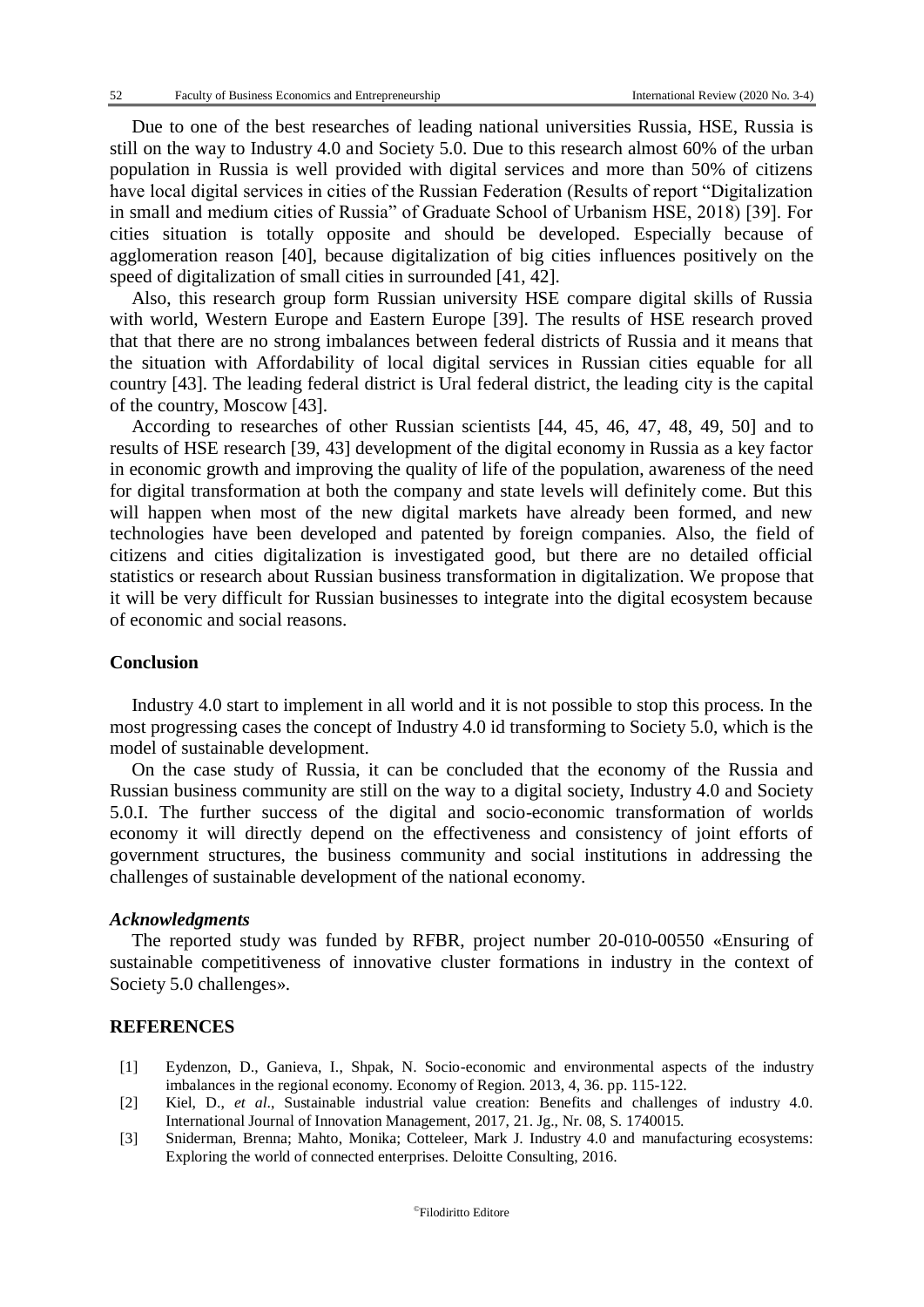| 53 | Faculty of Business Economics and Entrepreneurship |
|----|----------------------------------------------------|
|    |                                                    |

| - [4] | Grunler, A., <i>et al.</i> , A low energy demand scenario for meeting the 1.5 C target and sustainable |  |  |  |  |  |  |  |  |  |
|-------|--------------------------------------------------------------------------------------------------------|--|--|--|--|--|--|--|--|--|
|       | development goals without negative emission technologies. Nature energy, 2018, 3. Jg., Nr. 6, S. pp.   |  |  |  |  |  |  |  |  |  |
|       | 515-527.                                                                                               |  |  |  |  |  |  |  |  |  |

- [5] Zemtsov, S. New technologies, potential unemployment and 'nescience economy'during and after the 2020 economic crisis. Regional Science Policy & Practice, 2020.
- [6] Fukuyama, M. Society 5.0: Aiming for a new human-centered society. Japan Spotlight, 2018, 1. Jg., pp. 47-50.
- [7] Onday, O. (2019). Japan's society 5.0: Going beyond Industry 4.0. Bus Eco J, 10(389), 2.
- [8] Takahashi, T. (2018). Behavioral Economics of Addiction in the Age of a Super Smart Society: Society 5.0. Oukan (Journal of Transdisciplinary Federation of Science and Technology), 12(2), pp. 119-122.
- [9] Schwab K. The fourth industrial revolution. Currency; 2017 Jan 3.
- [10] Coumans F. Smart Factories Need Space and Time Anchors. GIM International the worldwide magazine for geoinformatics. 2018, 32,1, pp. 21-30.
- [11] Dassisti M, Siragusa N, Semeraro C. Exergetic model as a guideline for implementing the smart-factory paradigm in small medium enterprises: the brovedani case. Procedia CIRP. 2018 Jan 1, 67, pp. 534-9.
- [12] Vestin, A., Säfsten, K., Löfving, M. (2018). On the way to a smart factory for single-family wooden house builders in Sweden. Procedia Manufacturing, 25, pp. 459-470.
- [13] Medovnikov, D., Oganesyan, T., Styrin, E., Abdrakhmanova, G., Rozmirovich, S., Merkulova, D., Bikbulatova, Yu. (2017) Digital economy: global trends and practice of Russian business: report. Moscow. HSE, p. 121.
- [14] Vasin, S., Gamidullaeva, L., Shkarupeta, E., Finogeev, A., Palatkin, I. (2018). Emerging trends and opportunities for industry 4.0 development in Russia.
- [15] Popkova, E. G., Sergi, B. S. (2018). Will industry 4.0 and other innovations impact Russia's development. Exploring the future of Russia's economy and markets: Towards sustainable economic development, pp. 51-68.
- [16] The new High-Tech Strategy Innovations for Germany. Berlin: Bundesministerium für Bildung und Forschung/Federal Ministry of Education and Research (BMBF) Division Innovation Policy Issues, 2014. P. 58.
- [17] Kagermann, Henning, *et al*., Recommendations for implementing the strategic initiative Industrie 4.0: Securing the future of German manufacturing industry; final report of the Industrie 4.0 Working Group. Forschungsunion, 2013.
- [18] Müller, J. M., Buliga, O., Voigt, K. I. (2018). Fortune favors the prepared: How SMEs approach business model innovations in Industry 4.0. Technological Forecasting and Social Change, 132, pp. 2- 17.
- [19] Saniuk, S., Grabowska, S., Gajdzik, B. (2020). Social Expectations and Market Changes in the Context of Developing the Industry 4.0 Concept. *Sustainability,* 12(4), p. 1362.
- [20] Rada, M. (2017). Industry 5.0 Definition.
- [21] Feigenbaum, E., & Shrobe, H. (1993). The Japanese national Fifth Generation project: introduction, survey, and evaluation. Future Generation Computer Systems, 9(2), pp. 105-117.
- [22] Liao, Y., Deschamps, F., Loures, E. D. F. R., Ramos, L. F. P. (2017). Past, present and future of Industry 4.0-a systematic literature review and research agenda proposal. International journal of production research, 55(12), pp. 3609-3629.
- [23] Skobelev, P. O., Borovik, S. Y. (2017). On the way from Industry 4.0 to Industry 5.0: From digital manufacturing to digital society. Industry 4.0, 2(6), pp. 307-311.
- [24] Önday, Ö. (2020). Society 5.0-Its Historical Logic and Its Structural Development. Journal of Scientific Reports, 2(1), pp. 32-42.
- [25] Salgues, B. (2018). Society 5.0: Industry of the Future, Technologies, Methods and Tools. John Wiley & Sons.
- [26] Potočan, V., Mulej, M., Nedelko, Z. (2020). Society 5.0: balancing of Industry 4.0, economic advancement and social problems. Kybernetes.
- [27] Permatasari, Deviana; Iqbal, Mochamad. Strenthing entrepreneurship with a grit system and transformational technology to face Society 5.0 in Asian community. International Conference of One Asia Community. 2019. S. pp. 104-109.
- [28] Salgues, B. (2018). Society 5.0: industry of the future, technologies, methods and tools. John Wiley & Sons.
- [29] Shchelkunov, M. D., Karimov, A. R. (2019). Society 5.0 in technological, social and anthropological dimensions. Bulletin of Economics, law and sociology, 3.
- [30] Fathi, M., Khakifirooz, M., Pardalos, P. M. (Eds.). (2019). Optimization in Large Scale Problems: Industry 4.0 and Society 5.0 Applications (Vol. 152). Springer Nature.